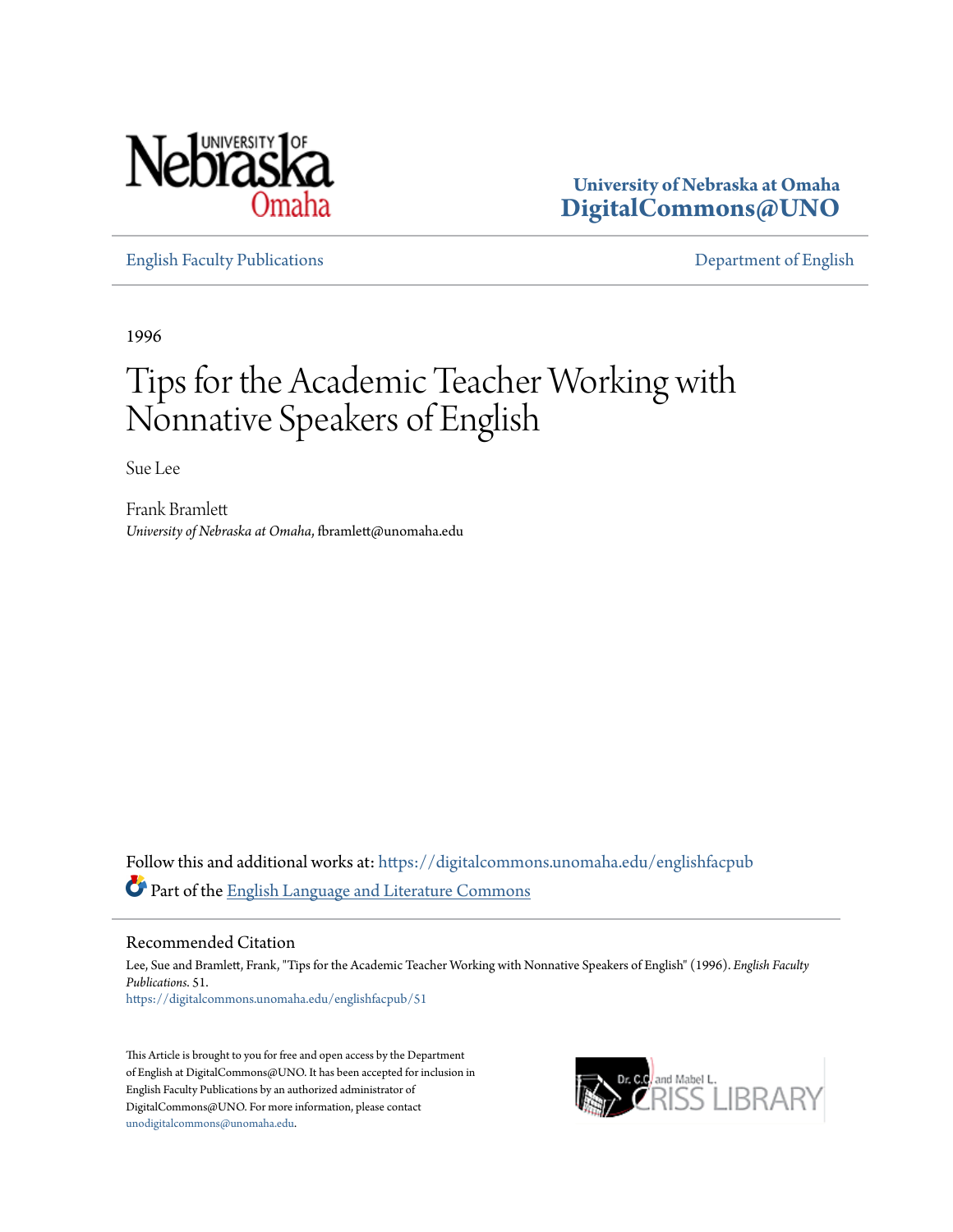



Volume 33, Number 2, Spring ~ Summer 1996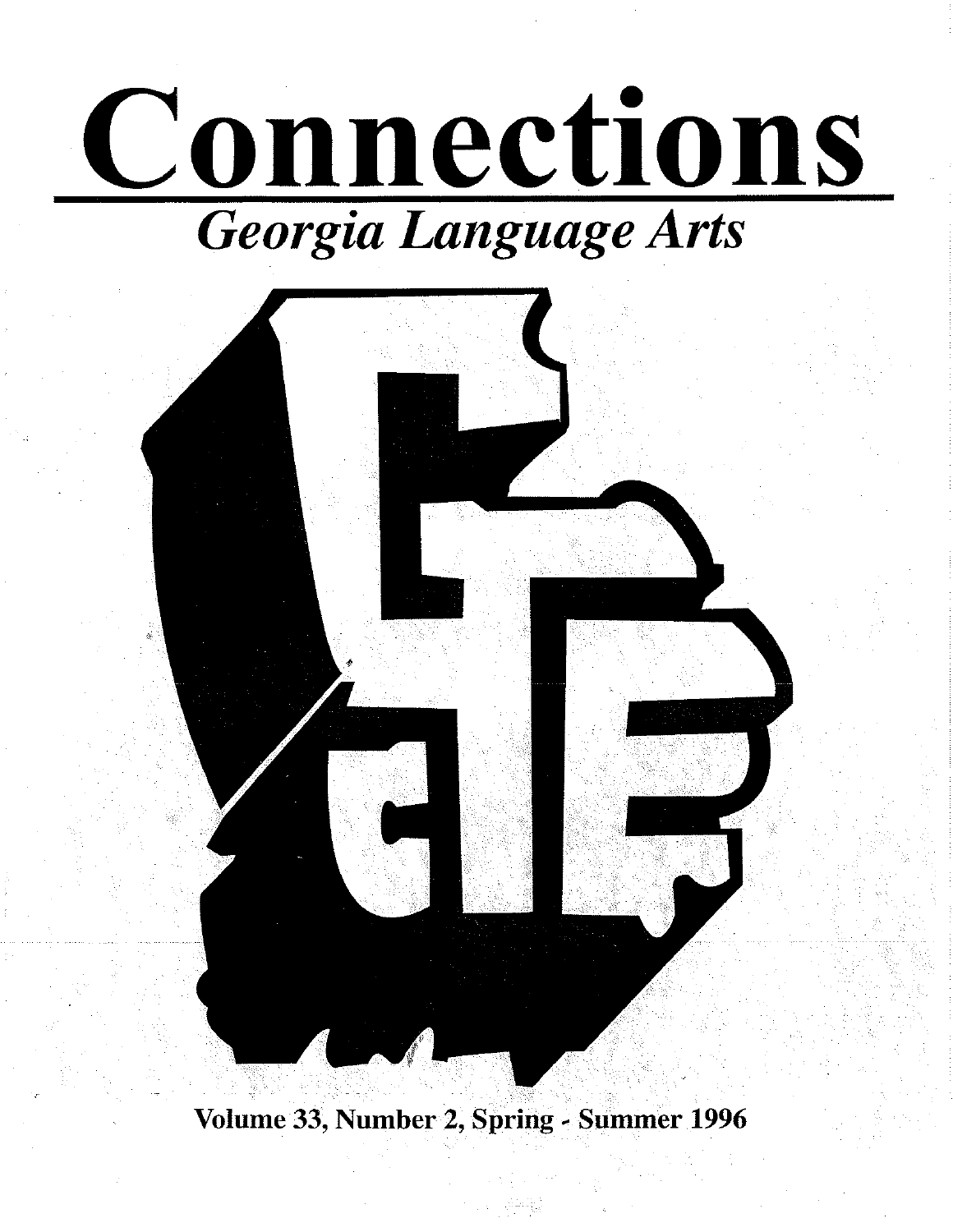## **Sue Lee and Frank Bramblett**

# **Tips for the Academic Teacher Working with Nonnative Speakers of English**

T he international student<br>population in the United<br>growing by leaps and bo population in the United States is growing by leaps and bounds; our need for teachers who specialize in English as a Second Language, therefore, also grows with each passing day. But everyone cannot be an ESL specialist, right? What we must also , consider is the fact that many of our students who speak a language other than English as their native language are actually born here in the United States. Surprising? Not really when we consider that the demographic composition of major urban areas today consists significantly of families whose parents and grandparents come from different cultures and who still do not speak (or read or write) English in any way. As educators, we must prepare ourselves for the influx of nonnative speakers of English (NNS) who will come into our classroom and who expect and deserve the education that all people do. As difficult as this preparation may sound, there are some things that non-ESL specialistsacademic teachers-can do to ready themselves for this-ehange in classroom

environment. The following list is divided into three main categories: **1)**  helping the NNS adjust to the environment of the class and to classmates; 2) helping the NNS with the content or subject matter of the class; 3) using the community outside the classroom to facilitate learning for the NNS. These tips are by no means exhaustive, and content-teachers would be well-advised to ponder them and to expand and modify them when the need arises.

# **Helping the NNS Adjust to the Environment of the Classroom**

1. Welcome the student to the classroom. Since international students may not understand anything that you say, a positive attitude can go a long way; smiling reassures them that you are happy they are there. If the students do.have some oral/ aural English skills, then make an effort to talk to the students outside of class for  $\cdot$  reassurance. In addition to teacher/ student relationships, involve the whole class by learning from the new students

*Sue Lee works with the Athens-Clarke County School District.* 

*Frank Bramblett works with the University of Georgia.* 

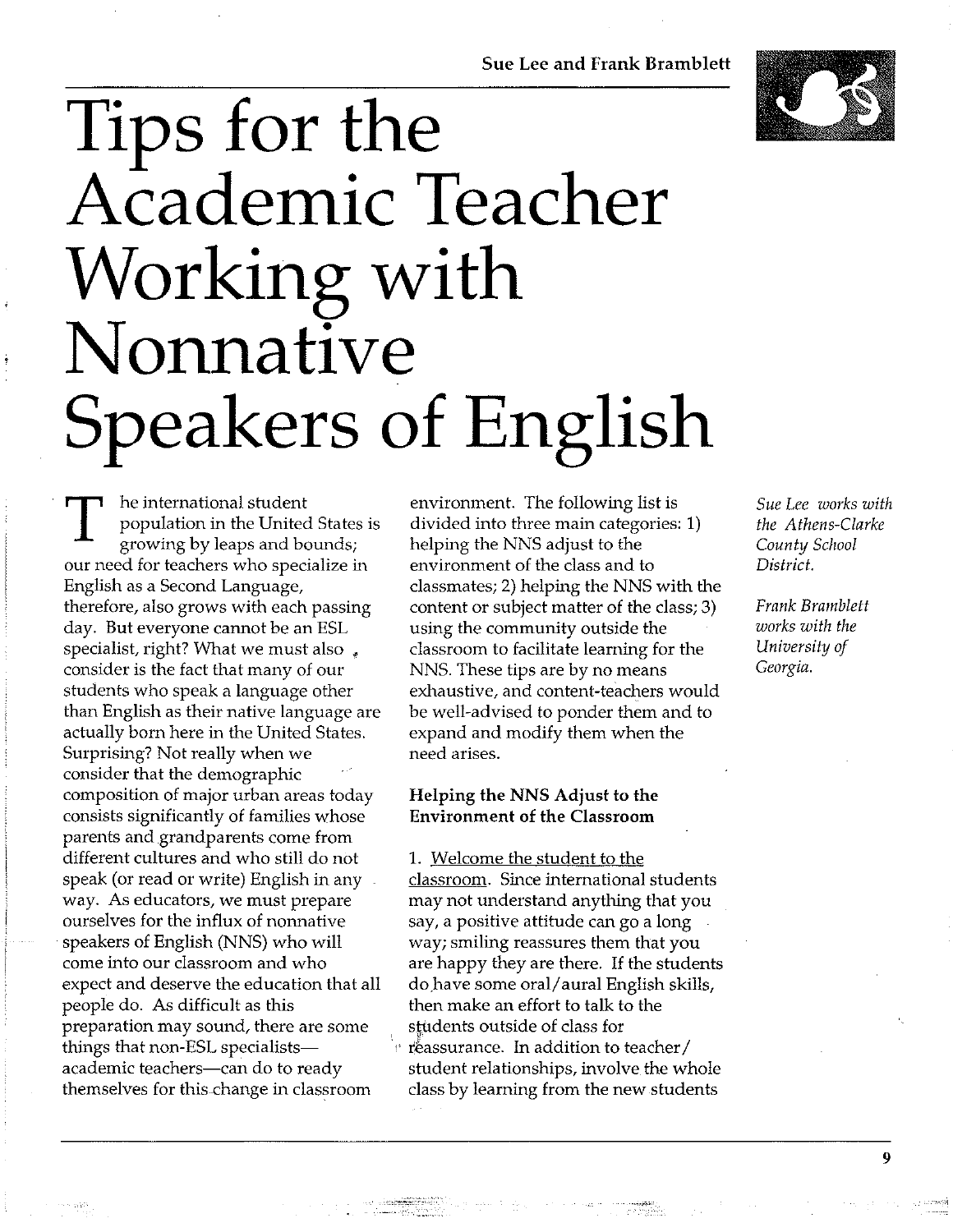*As educators we must prepare ourselves for the influx of nonnative speakers of english (NNS) who will come into our classroom and who expect and deserve the education that all people do.* 

greetings, farewells, and other basic terminology in the students' native languages.

2. Leam to say the students' names. Be sure to learn these names and to pronounce them correctly; if the name is particularly hard to pronounce or remember, perhaps name tags for everyone will help. That way, the new students can leam the American names, and the American students can leam the NNSs' names. Small-group work can facilitate the learning of names throughout the class, and the students can get to know each other better this way.

3. Assign a peer tutor. This person can aid the teacher by acclimating the NNS to classroom routines and by giving help when assignments are made. The teacher could ask for volunteers to help tutor the new students and perhaps offer extra credit to those who are willing to take on the extra responsibility.

Depending on the age group of the students (i.e., teenagers), the teacher should consider the peer tutor carefully because if a native speaker is uncomfortable with helping the new kid, then the tutoring situation could adversely affect the nonnative speaker. If the students appear to get along together, perhaps the teacher could recommend an overnight stay or a weekend activity to encourage friendship between the NNS and the peer tutor as well as other classmates.

**Helping the NNS with the Subject Matter of the Classroom** 

4. Whenever possible, give the NNS a written copy of the information and directions being given in class. If there is not time for a written summary of the lecture, then perhaps an' outline of the major points of the lecture is a good idea, leaving room between the major points for notes to be taken by the

 $\label{eq:1} \begin{array}{ll} \mathbb{E}[\mathcal{L}_{\text{max}}(x)]=\mathbb{E}[\mathcal{L}_{\text{max}}(x)]=\mathbb{E}[\mathcal{L}_{\text{max}}(x)]=\mathbb{E}[\mathcal{L}_{\text{max}}(x)]=\mathbb{E}[\mathcal{L}_{\text{max}}(x)]=\mathbb{E}[\mathcal{L}_{\text{max}}(x)]=\mathbb{E}[\mathcal{L}_{\text{max}}(x)]=\mathbb{E}[\mathcal{L}_{\text{max}}(x)]=\mathbb{E}[\mathcal{L}_{\text{max}}(x)]=\mathbb{E}[\mathcal{L}_{\text{max}}$ 

students. If neither of these options is possible, give the student page numbers from the content textbook that will give information similar to the lecture. Copying is good practice for LEP students (limited English proficiency). Please allow extra time. Remember, they are reading a new language. 5. Give the student and tutor a list of essential vocabulary. Determine which words are necessary for talking about the concept. For example, in an earth science class, the teacher should determine what terms the students should be familiar with in order to understand the concepts involved. Try not to assume any background knowledge on the part of the students; even though they may know in their native languages that the sun is composed of hydrogen and helium, they may not recognize this vocabulary as similar to their own and, therefore, may miss the essential concepts of the lecture. This word list could be given at the beginning of the unit for the student to look up and learn, or the list could be given on a daily basis as an aid in nightly homework assignments. 6. Use visuals whenever possible within a lesson. Pictures (with or without captions), role playing, and tape recordings are highly useful tools. Don't forget games; they are a productive, enjoyable means of learning English along with the subject matter of the classroom. Write down complex words and, especially, acronyms on the chalkboard: AIDS, NAACP, NASA, UN. Also, write down words that the NNS is mispronouncing or does not understand.

7. Use laboratory or 'hands-on' types of activities. Nonnative speakers must participate in addition to watching and listening. Manipulative materials in the students' hands are generally a good tactic. Use other resources in the classroom; involve the native speakers in the education of the intemational

*Nonnative speakers must participate in addition to watching.* 

The community of the community of the second contract of the community of the community of the community of the community of the community of the community of the community of the community of the community of the communit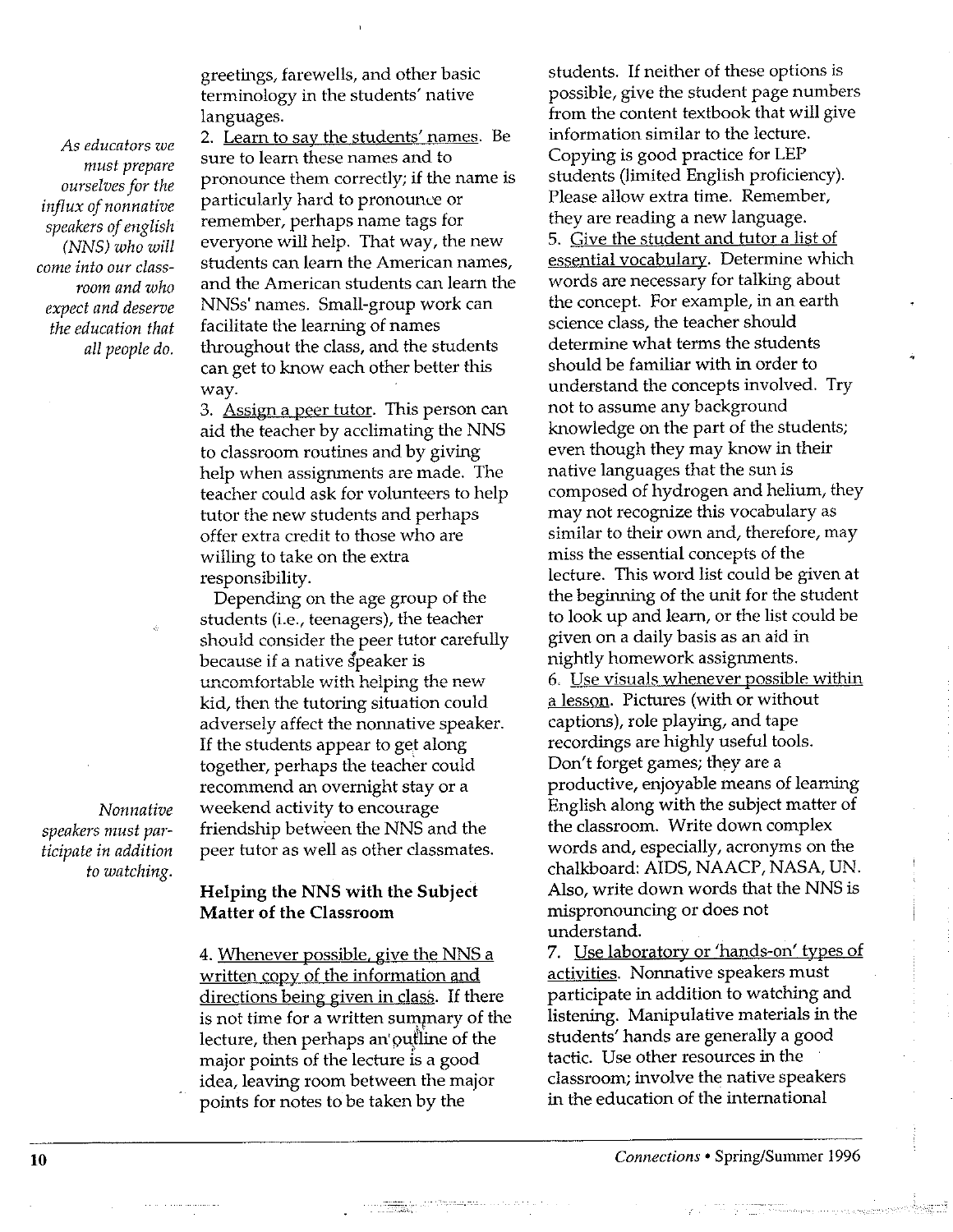students. Small-group work consisting of a task-oriented assignment produces genuine communication among students and helps the NNSs to improve their English. For example, if the class were studying *Romeo and Juliet,* then the class may be divided in order to create a comic book representing Shakespeare's play. If the NNS has good art skills, then perhaps she could be assigned to draw the pictures or design the layout of the comic book while the native speakers write the dialogue of the characters. Not only will this smallgroup assignment help the NNS to learn about the subject matter (the play), but it will also help the NNS to learn more English in the process.

8. Provide reading opportunities. Make individual assignments for the nonnative speakers to enhance their knowledge of the subject matter or even for them to pursue other avenues of knowledge, for reading is perhaps the most important academic skill for all students. A word of caution: avoid putting too many reading assignments on the students as to overwhelm them.<br>Also be aware of the reading level of the students. Just because a student is assigned, for example, to the fifth grade does not necessarily mean that she is at a fifth-grade reading level.

9. Encourage gradual oral participation in class. Students are reluctant to speak aloud in class. This reluctance has at least three causes: the students' cultural backgrounds, their fear of being laughed at because of imperfect English, and their fear of divulging a lack of knowledge about the subject matter. One method of encouraging this gradual oral participation is to start the students in pair work, then to combine some of the pairs into larger groups, and finally to form a whole-class discussion in which the NNSs feel comfortable enough to add to the conversation. The pair work that can be used need not be 'academic' at first; it can include games

or 'get to know you' activities. Perhaps the NNSs can be encouraged to share information about themselves with their partners, then with their small groups, and then with the entire class after a certain period of time. It is critical here to be attentive to the students' needs because they may come from a culture that discourages class participation: get to know the students before making these kinds of demands.

10. Make some modification in testing situations when possible. Provide additional time, especially on essay questions. Have questions read aloud by the peer tutor. Permit oral rather than written responses on identification or short answer tests. Allow the students to use either a monolingual or a bilingual dictionary to ensure comprehension, or allow them to use both if they desire.

11. Consider the English proficiency level of the student in terms of evaluation. International students should be evaluated differently from the mainstream class. For example, the nonnative speakers who may make grammatical errors should not be penalized for these mistakes ( as stringently as their NS counterparts) if their content meets the criteria of the test, but the errors should be corrected for their information and subsequent accuracy in using the language. The students' enthusiasm and effort should be judged in the evaluation process as well as their performance on the task.

# **Using the Community Outside the Classroom**

12. If an ESL specialist is available, inform her about the weekly objectives and vocabulary essential to the content course. The ESL specialist is an invaluable resource for the content teacher. Her pre-teaching will help facilitate the NNS's comprehension during the classroom presentation of the *Encouraging a multicultural atmosphere will accomplish many things.* 

Sue Lee and Frank Bramblett• *Tips for Working with Nonnative Speakers of English* 

u se partiti,